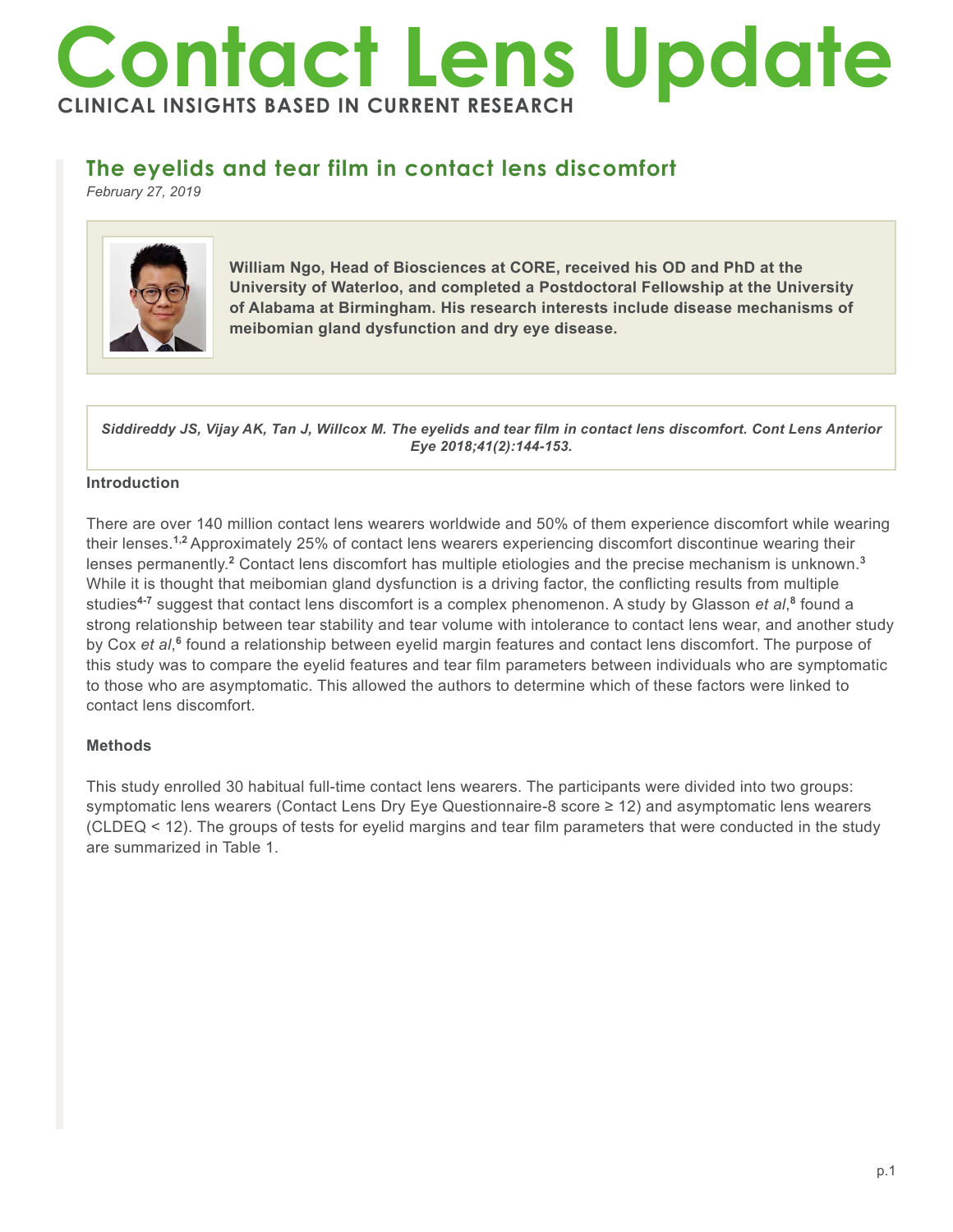| <b>EYELIDS AND LASHES</b>                                                                                               | <b>TEAR FILM PARAMETERS</b>                           |
|-------------------------------------------------------------------------------------------------------------------------|-------------------------------------------------------|
| Lid wiper epitheliopathy                                                                                                | Tear meniscus height (TMH)                            |
| Lid parallel conjunctival folds                                                                                         | Phenol red thread tear volume                         |
| Palpebral conjunctival roughness and<br>hyperemia                                                                       | Lipid layer thickness (Johnson & Johnson<br>LipiView) |
| Eyelid margin alteration (hyperkeratinization,<br>telangiectasia, irregularity, posterior margin<br>rounding, erythema) | Tear film evaporation with, and without lens<br>wear  |
| Eyelid margin sensitivity                                                                                               | Fluorescein tear stability                            |
| Demodex mite count                                                                                                      | Tear film osmolarity                                  |
| Meibography (meibomian gland dropout)                                                                                   |                                                       |
| Meibum quality, volume, expressibility                                                                                  |                                                       |

Table 1: Summary of clinical tests for eyelid margins and tear film parameters

#### **Results**

Asymptomatic versus Symptomatic Group Comparison

The authors found that the clinical grading for superior lid wiper epitheliopathy, lid parallel conjunctival folds, meibomian gland dropout, meibum quality, meibum volume, and meibum expressibility were all significantly worse in symptomatic contact lens wearers. The phenol red thread tear volume, tear meniscus height, and tear stability values were all significantly lower in symptomatic wearers. The authors also found significantly higher numbers of superior eyelid *Demodex* mites and increased tear film evaporation rate (both with and without contact lenses wear) in the symptomatic group.

There was no significant difference in tear film osmolarity, tear film lipid layer thickness, and inferior eyelid *Demodex* mite counts between the two groups.

## **Correlations**

With the data from both groups pooled together, the authors found that the superior and inferior eyelid margin sensitivity measures, palpebral conjunctival roughness, superior lid wiper epitheliopathy, and tear evaporation rate were all significantly positively correlated with CLDEQ-8 scores. Tear meniscus height correlated negatively with CLDEQ-8 scores. Tear film evaporation rate with, and without lens wear was negatively correlated with lipid layer thickness.

In the symptomatic group, the authors found that superior lid wiper epitheliopathy, both superior and inferior eyelid margin sensitivity, lid parallel conjunctival folds, meibum quality and expressibility, tear evaporation rate (with and without lens wear), and palpebral roughness were all positively correlated with CLDEQ-8 scores. In the asymptomatic group, CLDEQ-8 scores correlated positively with superior lid wiper epitheliopathy and palpebral conjunctival roughness. In both groups, tear meniscus height correlated negatively with CLDEQ-8 scores.

## **Discussion**

In this study, the authors evaluated eyelid margin and tear film parameters and examined how they were related to contact lens discomfort. The authors postulated that since meibomian gland dropout and meibum quality were